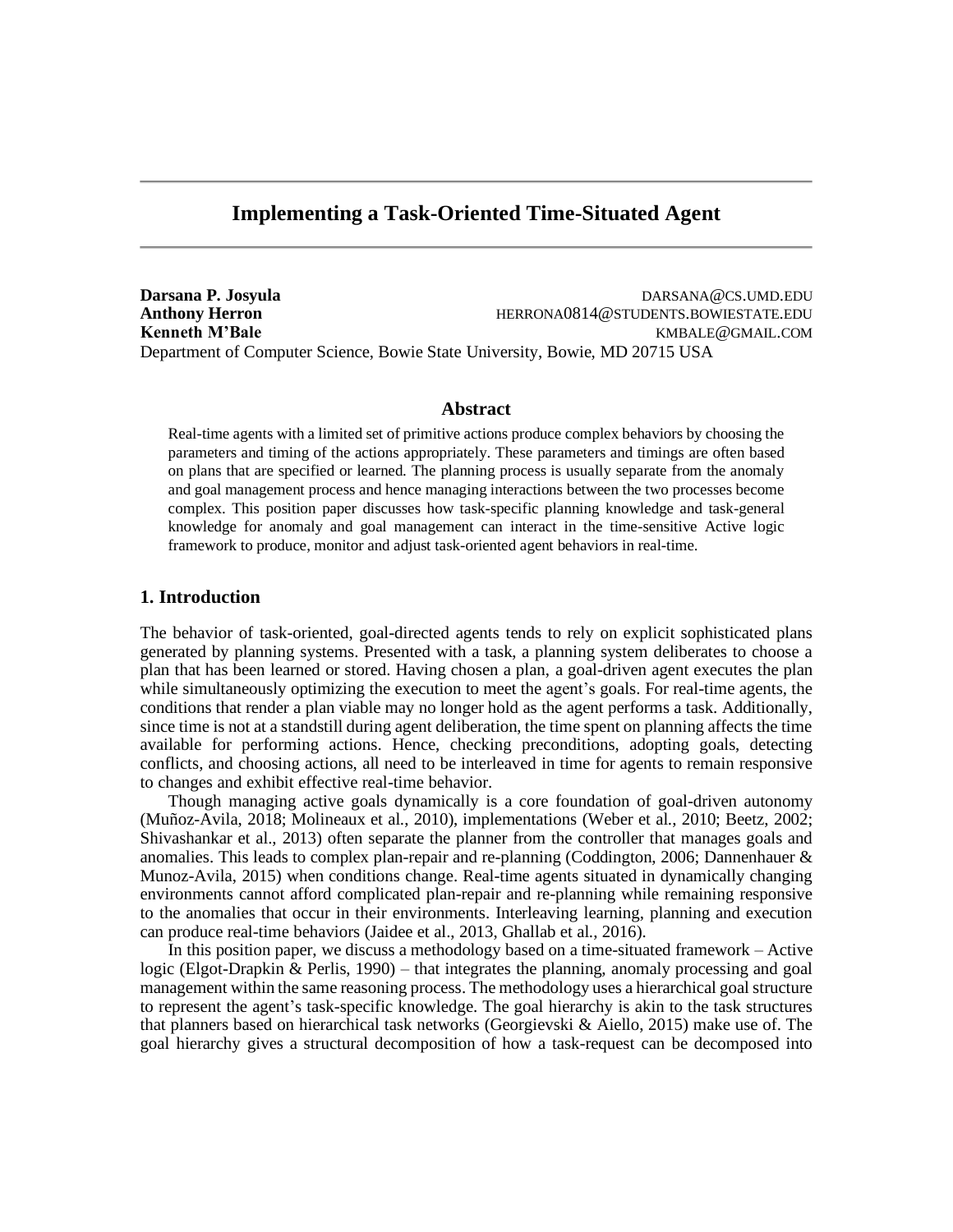goals, subgoals and actions that the agent can initiate on its own. The methodology uses a set of control rules that manage anomalies and goals to provide real-time behaviors in accordance with changes in the environment and the passage of time.

### **2. Active Logic and Task-Oriented Agency**

We use *task* to denote the activity assigned to an agent by an external agent (human). The agent adopts *goals* internally to perform tasks. Thus, the task of retrieving a book from the living room may result in adopting a goal to move to the living room and another goal to locate the book. For real-time behavior, an agent must keep track of its progress towards these goals and respond to changes as time and situations evolve.

With reasoning proceeding temporally in a step-by-step manner, Active logic (Perlis et al., 2017) provides a mechanism to integrate changes in the environment, passage of time and progress towards goals into the ongoing inferences. Active logic's ability to detect contradictions and distrust contradictory formulas helps to manage conflicting information (e.g., contradictory goals and prerequisites). The non-monotonic nature of Active logic allows formulas derived in one step to be removed or distrusted in a later step when they no longer hold. Thus, without complex replanning, an agent can adopt goals as their prerequisites become true in the environment and drop them as they are fulfilled or become unnecessary or unfulfillable.

Active logic allows defining rules for observation processing, goal formation, action selection, and anomaly detection as data that can be manipulated the same way as the task-specific planning knowledge. This means that Active-logic based agents have the potential to not only exhibit realtime behavioral changes when task contexts or environments change but they can also cause changes to the control processes for anomaly and goal management in real-time. Active-logic based reasoners (Purang, 2001) have been previously used to provide interleaved planning and execution (Nirkhe, 1995) in task-oriented agents (Josyula, 2005). This paper extends the previous framework with task-specific goal hierarchy structures to manage more complex tasks.

#### **3. Schema for Task Specifications**

We define a general schema for specifying task-related knowledge as a goal hierarchy similar to the hierarchical goal network (Shivashankar et al., 2013), within the Active logic framework. The top level of the goal hierarchy is the task and the bottom level has the primitive actions that the agent can perform. Complex and primitive goals form the internal nodes in the hierarchy. We use the following notation to define the schema:

- *T* denotes the set of tasks and *G* denotes the set of goals that can lead to task completion.
- A lower-case letter denotes an element of the set denoted by its equivalent upper-case letter.
- Goals are either primitive *PG* or complex *CG, i.e.,* G=CG∪BG. A complex goal is made of subgoals which may be primitive or complex, whereas a primitive goal is made exclusively of actions the agent can execute. Each complex goal cg  $\epsilon$  CG is a set, where cg={x | x  $\epsilon$  G}. Each complex goal may be an ordered or an unordered set.
- *A* is the set of action predicates associated with the primitive actions of the agent.

We now define the task specification schema as  $TSS = \{P, AG, GG, R, S, U, V, Z\}$  for each task, where each of the components are as follows: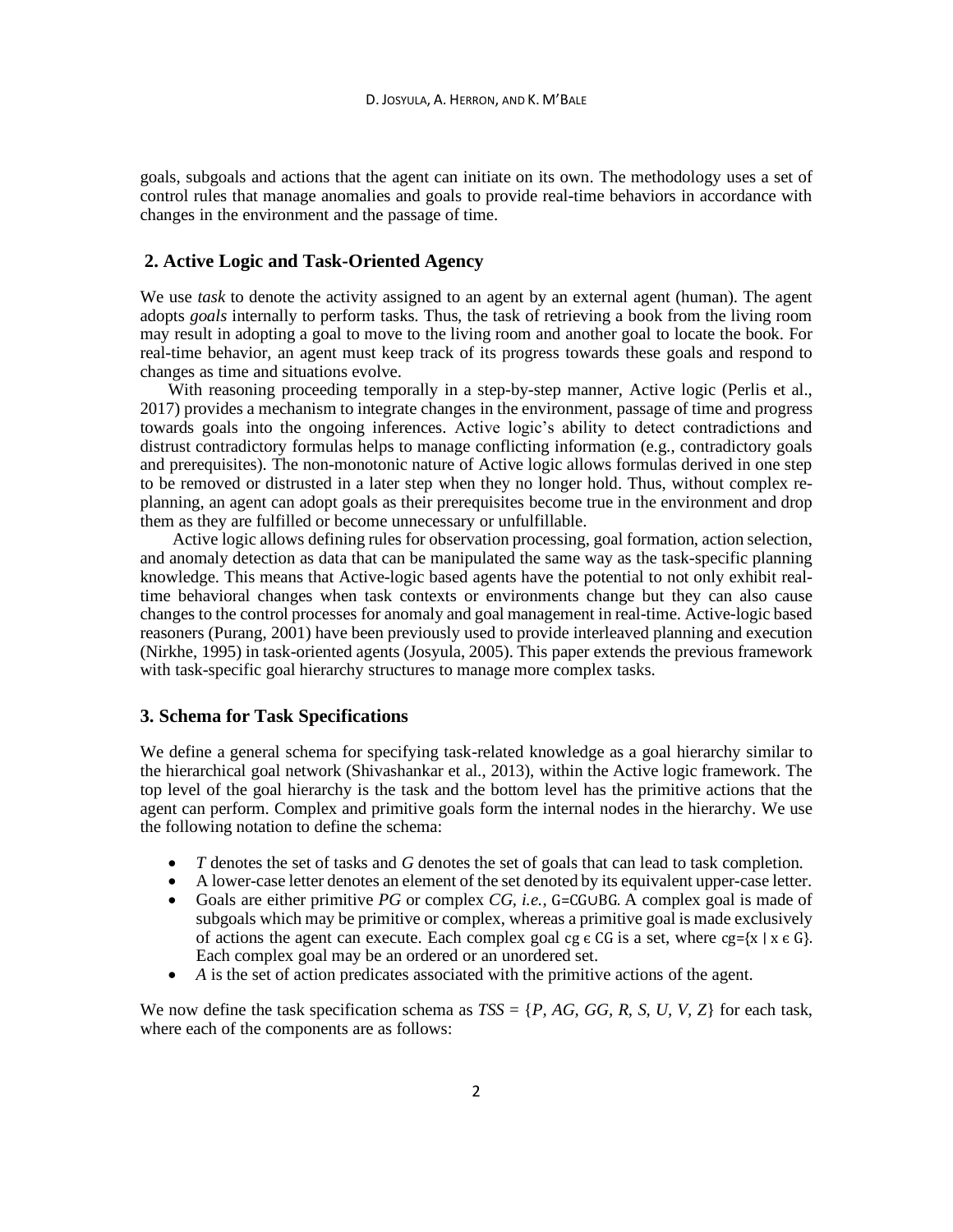- *P* is the purpose of a task, where  $P: T \to G$ .
- *AG* is a mapping from primitive goals to an action, where  $AG: PG \rightarrow A$ .
- *GG* shows the subgoal composition of each goal, where  $GG: CG \rightarrow G$ , is a mapping from a complex goal to another primitive or complex goal.
- *R* specifies the preconditions for actions, where  $R: A \rightarrow F$  and  $a \in A$  is mapped to  $f \in F$  if the agent must know *f* before it can execute the action associate with *a*.
- *S* specifies the preconditions for goals, where  $S: G \to F$  and  $g \in G$  is mapped to  $f \in F$ , if the agent must know *f* before it can adopt the goal *g*.
- *U* denotes the post victory conditions that indicate the success of actions, where  $U: A \rightarrow$ F and *a* is mapped to f if f is a general template for the expectation  $e$  that must hold if  $a$ succeeds.
- *V* denotes the post victory conditions that indicate the success of goals, where  $V: G \rightarrow F$ and *g* is mapped to *f* if *f* is a general template for a condition that must hold if *g* succeeds.
- *Z* denotes the optimization conditions for actions, where  $Z: A \to F$  and  $a \in A$  maps to  $f \in F$ if an instantiation of *f* provides parameter values to optimize the action *a*.

#### **4. Active-logic based Rule Definition Language**

The control rules for agent behavior are specified in a generalized first order language based on Active logic. The relevant parts of the language necessary to understand the rules specified in Section 5 is described next.

**Forward-if rules:** These are generalized modus ponens rules with the caveat that the consequent is derived one step after all the antecedents become true. Once a consequent is derived, it is added to the KB and takes part in other subsequent inferences.

**Introspection predicates:** Special predicates for introspection used in the rules and their explanation are given below in Table 1.

| inKB(K)               | True if an instantiation of $K$ exists in the $KB$ ; False otherwise                                                   |
|-----------------------|------------------------------------------------------------------------------------------------------------------------|
| $\sim$ inKB(K)        | <i>True</i> if no instantiation of <i>K</i> exists in the <i>KB</i> ; <i>False</i> otherwise                           |
| $f$ <i>in</i> $KB(L)$ | <i>True</i> if $\forall l \mid l \in L$ and an instantiation of l exists in the KB; <i>False</i> otherwise             |
|                       | $\sim$ sinKB(L)   True if $\exists l \mid l \in L$ and an instantiation of l does not exist in the KB; False otherwise |

Table 1: Introspection predicates

# **5. Task General Control Rules**

The key control rules for goal formation and anomaly management are listed. Predicates start with lowercase. Variables start with uppercase. Comma between predicates indicates the *and* operation.

- 1. If the current time is *N* and current task is *T*, then note the time that the task started.  $task(T), now(N) \rightarrow taskStarted(T, N).$
- 2. If the purpose of task *T* is goal *G* and success conditions V of goal G are not met, then form goal G  $task(T), purpose(T, G), success(G, V), \sim sink(B(V) \rightarrow initiateGoal(G)$
- 3. Adopt subgoals to accomplish current goal.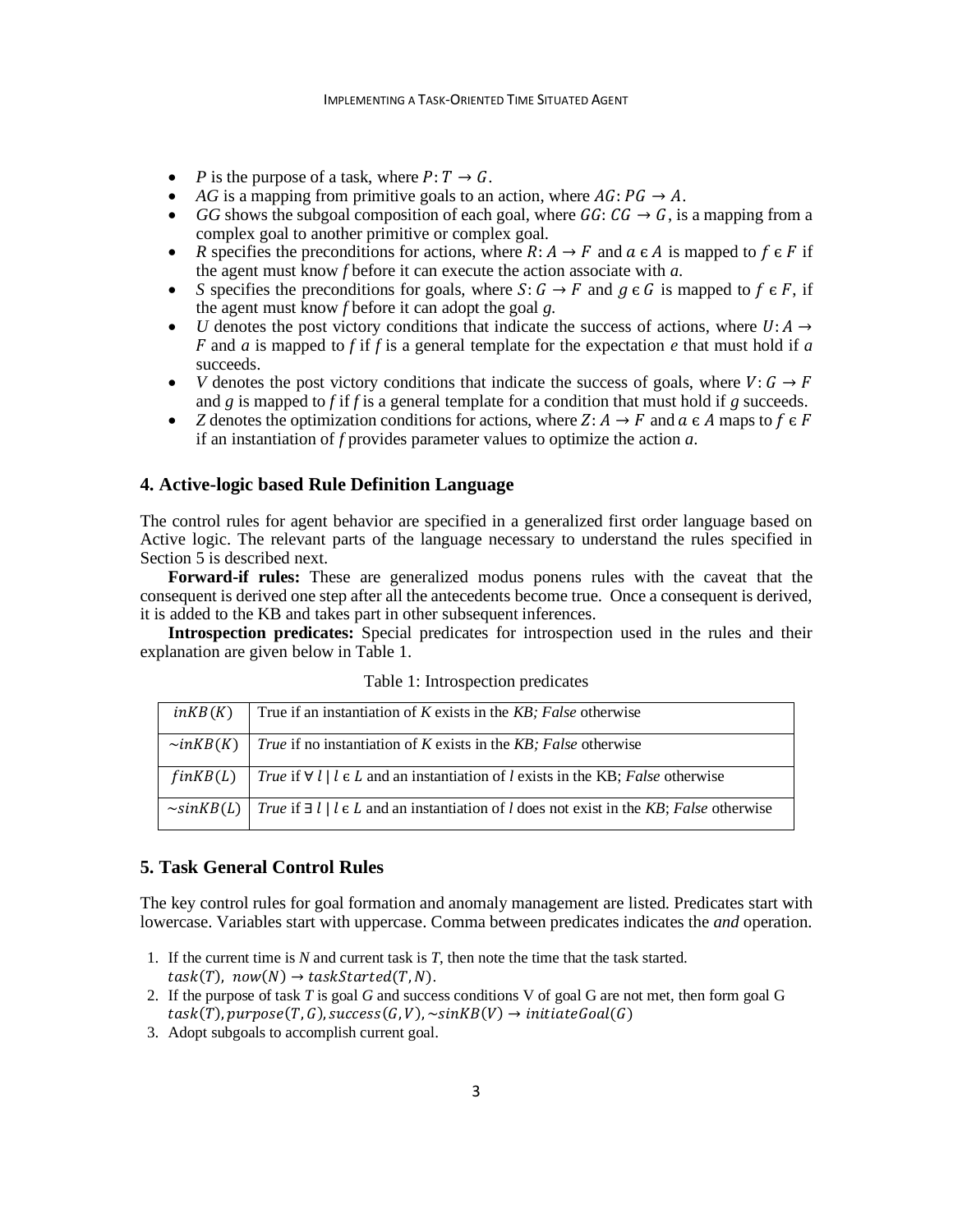$goal(G), subgoal(G,SG), success(SG, V), \sim sinkB(V), prereq(G, S), finkB(S)$  $\rightarrow$  initiateGoal(SG). 4. If the preconditions for the goal are known, then assert goal.  $initiateGoal(G), prereq(G, S), f in KB(S) \rightarrow goal(G).$ 5. Attempt actions to accomplish a goal if the agent is not currently doing another action.  $goal(G)$ ,  $action(G, A)$ ,  $\nightharpoonup$   $inkB( doing (A1))$ ,  $prereq(A, R)$ ,  $finkB(R)$ ,  $optimize(A, Z)$ ,  $finKB(Z) \rightarrow do(A))$ ). 6. Mark goals as fulfilled if their success conditions are met.  $goal(G)$ , success $(G, V)$ ,  $finkB(V)$ , now $(N)$ , ~in $KB(fulfilled(G, V, N))$   $\rightarrow fullfilled(G, V, N)$ . 7. Drop the goals that have an associated fulfilled goal.  $goal(G), fullfilled(G, V, N) \rightarrow drop(goal(G)).$ 8. Once the success conditions of a task are met, note that the task is completed.  $task(T), purpose(T, G), success(G, V), fins(W), now(N), ~inkB (taskDone(T, N1))$  $\rightarrow$  taskDone(T, N). 9. Drop tasks that are completed.  $task(T), taskDone(T, N) \rightarrow drop(task(T)).$ 10.Once a task deadline has elapsed, no need to hold on to goals associated with that task.  $overtimeAt(T, N), purpose(T, G), goal(G) \rightarrow drop(goal(G)).$ 11.When actions are initiated, create associated expectations.  $success(A, U), doing(A) \rightarrow expect(A, U).$ 12.If an expectation for action fails, then note that the action failed.  $done(A), expect(A, U), \sim inKB(U) \rightarrow failed(A).$ 

## **6. Agent Architecture**

This section presents the architecture of an agent based on the framework described above. The environment that the agent is situated in has objects and other agents that it can perceive. An agent has two methods – *do()* to perform actions and *get()* to receive observations. Agent reasoning and behavior proceeds by querying and modifying the agent's current KB as illustrated in Figure 1.

An agent's KB has several parts. The Object Knowledge Base (OKB) stores the information about the objects that the agent perceives. The Task Knowledge Base (TKB) stores the definitions of the tasks that the agent can perform as goal hierarchies using the task specification schema (TSS) defined in Section 3. The Rules Knowledge Base (RKB) stores the task general rules of control defined in Section 5. In Figure 1, RKB forms the unshaded shapes and arrows. The Derived Knowledge Base (DKB) stores formulas that are derived by applying inferences using rules in the RKB. The Expectations Knowledge Base (EKB) is a subset of DKB that stores formulas that are expected to become true when an action succeeds. The Performance Knowledge Base (PKB) is a subset of TKB and it stores optimization parameters that can improve action performance.

The agent receives a task request through its interface. The agent queries the TKB to determine if it knows how to perform the task. A task is mapped to a main goal through the task's purpose. If the TKB contains the goal-hierarchy definition of the task, the agent identifies the purpose of the task and applies Rule 2 to initiate a goal. If the TKB does not contain sufficient information about the requested task, the agent asks for help. A goal (complex) is composed of other goals and actions. The agent consults its TKB and OKB to select appropriate actions to fulfill its goals. An action invokes the agent's do() method with the appropriate action parameter to perform that action. As an action is initiated, the agent uses Rule 11 in its RKB to project the expected state of the OKB or DKB once the action is done. The expectation is added to EKB at the next time step. The agent's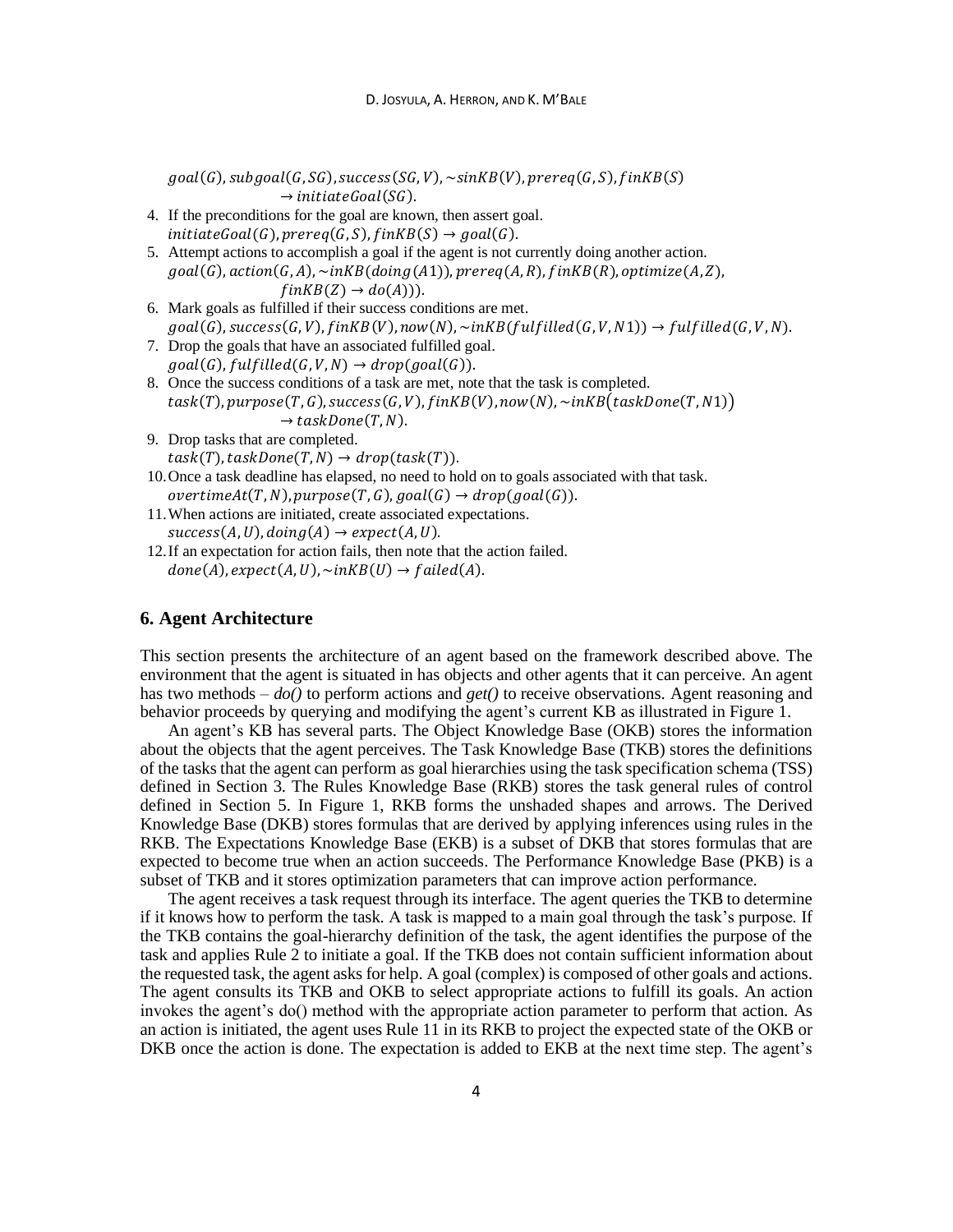*get()* method allows it to perceive the result of an action as a change to one or more objects that it keeps track in its OKB. The agent compares its current DKB and OKB contents with that in the EKB to note expectation violations and failed actions.

A learner takes the contents of OKB and *optimize* templates from the TKB to provide optimizing parameters for agent actions. These optimizing parameters that are produced by the learner are stored in PKB. The agent uses the information from PKB as it applies Rule 5 in the RKB to invoke an action. In this architecture, learning proceeds hand-in-hand with reasoning and acting, and hence changes in OKB and DKB can automatically change the optimizing parameters for different actions in the PKB.

Contradictions that occur anywhere in the Active logic KB are immediately noted and the corresponding formulas are distrusted. Also, OKB evolves with the agent's current perceptions by removing formulas that no longer hold true. Since all these changes become part of the evaluation in Active logic to determine the formulas that hold true in the next time step, the resultant agent has the potential to be responsive to real-time changes in the environment.



Figure 1: Agent Architecture (Unshaded shapes and arrows form RKB)

# **7. Conclusion**

Agents need general-purpose methods that can produce real-time behaviors for them to work outside of laboratory settings in a variety of environments with different task contexts. We discussed an approach to specify task-general control knowledge for managing goals and anomalies as well as task-specific hierarchical knowledge in a unified time-sensitive Active logic framework that allows easy manipulation of both the control mechanism and task-specific knowledge to produce real-time behaviors. The approach also presents preliminary work on how optimization templates can be specified to integrate learned parameters with the ongoing reasoning for optimizing action performance. The approach provides agents the ability to respond to changes in